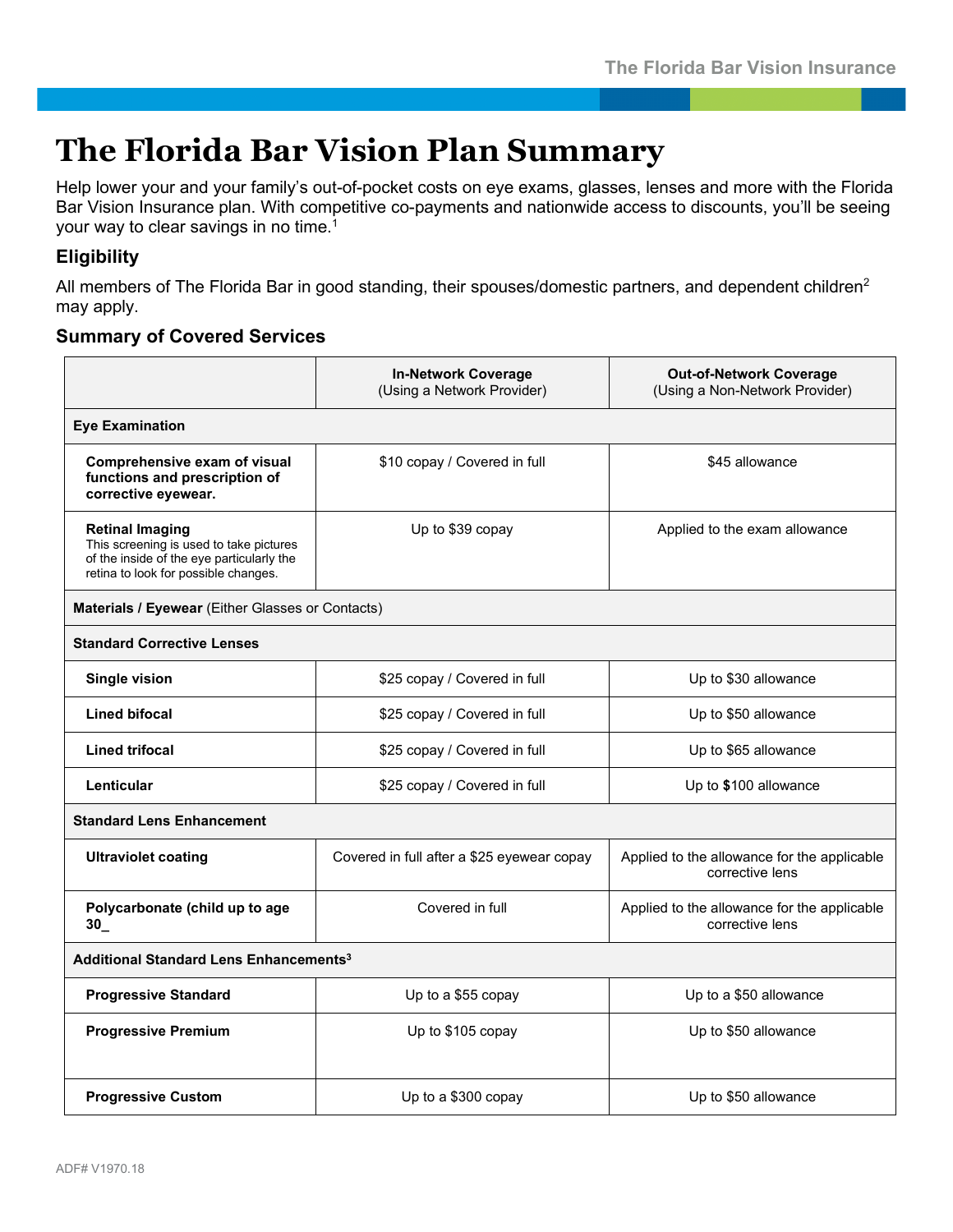| Polycarbonate (adult)                                                                                                                                                       | Up to \$33 copay                                                                               | Applied to the allowance for the applicable<br>corrective lens |  |
|-----------------------------------------------------------------------------------------------------------------------------------------------------------------------------|------------------------------------------------------------------------------------------------|----------------------------------------------------------------|--|
| <b>Scratch-resistant coating</b>                                                                                                                                            | Up to a \$17 copay                                                                             | Applied to the allowance for the applicable<br>corrective lens |  |
| <b>Tints</b>                                                                                                                                                                | Up to \$15 copay                                                                               | Applied to the allowance for the applicable<br>corrective lens |  |
| Anti-reflective coating                                                                                                                                                     | Up to a \$43 copay                                                                             | Applied to the allowance for the applicable<br>corrective lens |  |
| <b>Photochromic</b>                                                                                                                                                         | Up to a \$47 copay                                                                             | Applied to the allowance for the applicable<br>corrective lens |  |
| <b>Frame</b>                                                                                                                                                                |                                                                                                |                                                                |  |
| <b>Allowance</b>                                                                                                                                                            | \$130 allowance after \$25 eyewear copay                                                       | Up to \$55 allowance                                           |  |
| Costco                                                                                                                                                                      | \$55 allowance after \$25 eyewear copay                                                        | N/A                                                            |  |
| You will receive an additional 20% off any amount that you pay over your allowance. This offer is available from all participating<br>(in-network) locations except Costco. |                                                                                                |                                                                |  |
| <b>Contact Lenses</b> (instead of eyeglasses)                                                                                                                               |                                                                                                |                                                                |  |
| <b>Elective</b>                                                                                                                                                             | Covered up to \$100                                                                            | Up to \$80 allowance                                           |  |
| <b>Necessary</b>                                                                                                                                                            | Covered in full after \$25 eyewear copay                                                       | Up to \$210 allowance                                          |  |
| <b>Contact Fitting and Evaluation</b>                                                                                                                                       | Standard or Premium fit: 15% off contact<br>lens exam services with a maximum copay<br>of \$60 | Applied to the contact lens allowance                          |  |
| <b>Frequency (Glasses or Contacts)</b>                                                                                                                                      |                                                                                                |                                                                |  |
| <b>Eye Examination</b>                                                                                                                                                      | 1 per 12 Months                                                                                |                                                                |  |
| <b>Standard Corrective Lenses</b>                                                                                                                                           | 1 per 12 Months                                                                                |                                                                |  |
| <b>Standard Lens Enhancement</b>                                                                                                                                            | 1 per 12 Months                                                                                |                                                                |  |
| <b>Frame</b>                                                                                                                                                                | 1 per 24 Months                                                                                |                                                                |  |
|                                                                                                                                                                             | 1 per 12 Months                                                                                |                                                                |  |

| <b>In-Network Value Added Features</b> |                                                                                                                   |
|----------------------------------------|-------------------------------------------------------------------------------------------------------------------|
| <b>Additional lens enhancements</b>    | In addition to standard lens enhancements, enjoy an average 20-25% savings on all other<br>lens enhancements. $3$ |